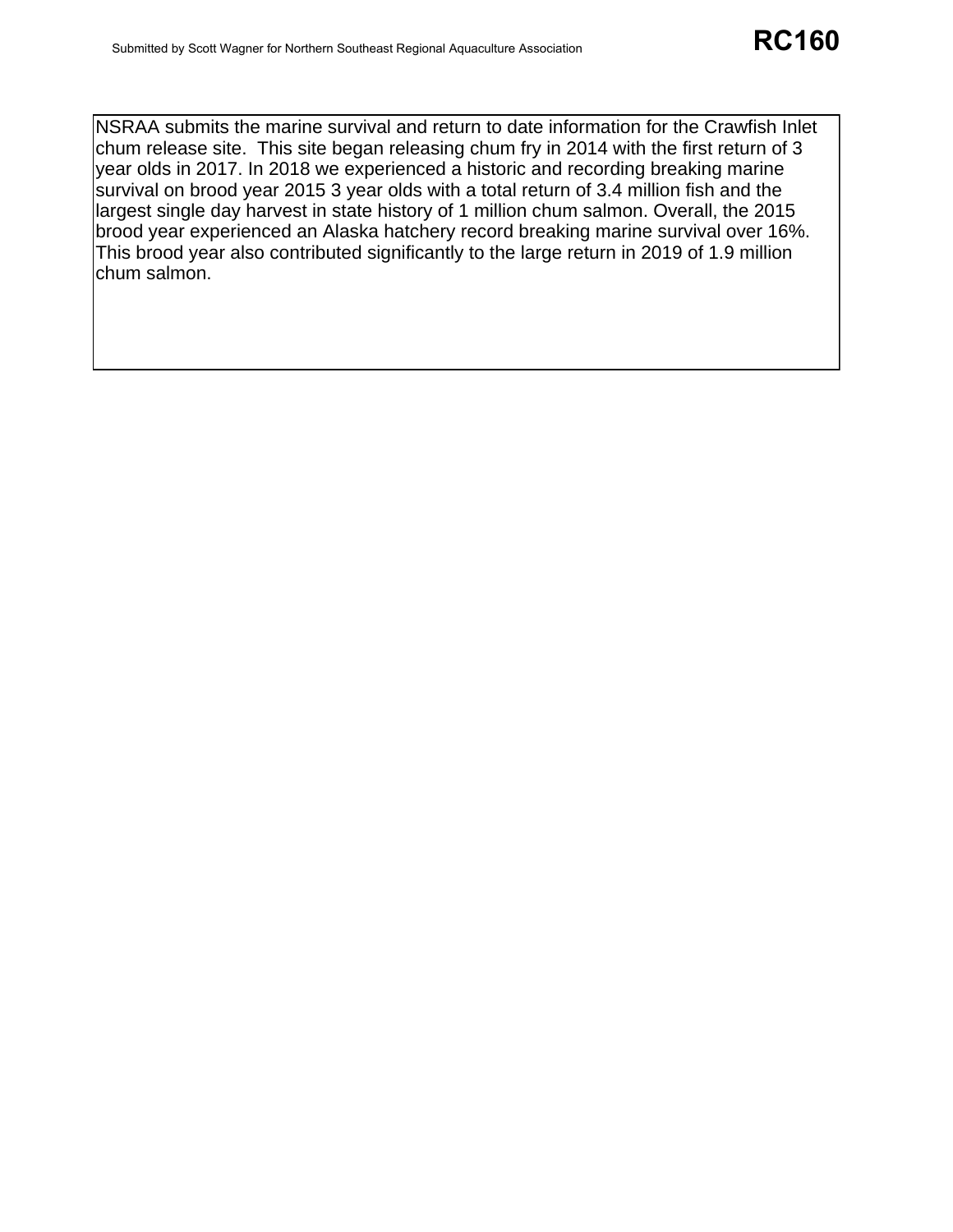|                     |           |                |         |              |                      |                | <b>Crawfish Inlet Chum Utilization Terminal Area</b> |                     |         |           |         |         |       |              |
|---------------------|-----------|----------------|---------|--------------|----------------------|----------------|------------------------------------------------------|---------------------|---------|-----------|---------|---------|-------|--------------|
| <b>Return Year</b>  | Seine     | <b>Gillnet</b> | Troll   | Sport        | <b>Cost Recovery</b> | JV Roe         | <b>Rack Other</b>                                    | <b>Total Return</b> | % Seine | % Gillnet | % Troll | % Sport | %CR   | % Rack/Other |
| 2017                | 20,356    | <b>Service</b> | $\sim$  | $\sim$       | 98,963               | $\sim$         |                                                      | 119,319             | 17.1%   | 0.0%      | 0.0%    | 0.0%    | 82.9% | 0.0%         |
| 2018                | 1,940,155 | $\sim$         | 252,858 | $\sim$       | 1,244,114            | $\sim$         | $\sim$                                               | 3,437,127           | 56.4%   | 0.0%      | 7.4%    | 0.0%    | 36%   | 0.0%         |
| 2019                | 1,673,740 | $\sim$         | 178,301 | $\sim 100$   | 53,595               | $\sim 10$      | $\sim$                                               | 1,905,636           | 87.8%   | 0.0%      | 9.4%    | 0.0%    | 2.8%  | 0.0%         |
| 2020                | 949,582   |                | 64,855  |              | 525,152              |                | 1,000                                                | 1,540,589           | 61.6%   | 0.0%      | 4.2%    | 0.0%    | 34.1% | 0.1%         |
| 2021                | 381,932   |                | 147,685 |              | 661,571              |                |                                                      | 1,191,188           | 32.1%   | 0.0%      | 12.4%   | 0.0%    | 55.5% | 0.0%         |
| <b>Total</b>        | 4,965,765 |                | 643,699 |              | 2,583,395            |                | 1,000                                                | 8,193,859           |         |           |         |         |       |              |
|                     |           |                |         |              |                      |                |                                                      |                     |         |           |         |         |       |              |
|                     | Seine     | Gillnet        | Troll   | Sport        | <b>Cost Recovery</b> | JV Roe         | <b>Rack Other</b>                                    | <b>Total Return</b> | % Seine | % Gillnet | % Troll | % Sport | %CR   | % Rack/Other |
| <b>TOTALS</b>       | 4,965,765 | $\mathbf{0}$   | 643,699 | $\mathbf 0$  | 2,583,395            | $\overline{0}$ | 1,000                                                | 8,193,859           | 60.6%   | 0.0%      | 7.9%    | 0.0%    | 31.5% | 0.0%         |
| Avg (1993-2021)     | 993,153   | $\Omega$       | 128,740 | $\mathbf{0}$ | 516,679              | $\mathbf{0}$   | 333                                                  | 1,638,772           | 51.0%   | 0.0%      | 6.7%    | 0.0%    | 42.3% | 0.0%         |
| 5-yr avg (2017-21)  | 993,153   | $\Omega$       | 128,740 | $\mathbf{0}$ | 516,679              | $\overline{0}$ | 333                                                  | 1,638,772           | 51.0%   | 0.0%      | 6.7%    | 0.0%    | 42.3% | 0.0%         |
| 10-yr avg (2012-21) | 993,153   | $\Omega$       | 128,740 | $\mathbf{0}$ | 516,679              | $\mathbf{0}$   | 333                                                  | 1,638,772           | 51.0%   | 0.0%      | 6.7%    | 0.0%    | 42.3% | 0.0%         |

## **- Crawfish Inlet Chum Utilization Terminal Area & Off-site Otolith Contribution**

| <b>Return Year</b> | <b>Seine</b> |    | Troll   | Sport | <b>Cost Recovery</b> | <b>JV Roe</b> | <b>Rack Other</b> | Seine-OT | Troll-OT | $t$ -OT<br><b>Gillnet</b> | <b>CR-OT</b> | <b>OTHER-OT</b><br><b>RACK</b> | <b>Test</b> | <b>Total Return</b> |
|--------------------|--------------|----|---------|-------|----------------------|---------------|-------------------|----------|----------|---------------------------|--------------|--------------------------------|-------------|---------------------|
| 2017               | 20,356       |    |         |       | 98,963               |               |                   | 26,616   | 17,450   | 11,757                    | 9,008        | 616                            | $\sim$      | 184.766             |
| 2018               | 1,940,155    |    | 252,858 |       | 1,244,114            |               |                   | 54,100   | 28,910   | 16,029                    | 14           | 568                            | $\sim$      | 3,536,748           |
| 2019               | 1,673,740    | ۰. | 178,301 |       | 53,595               | . .           |                   | 153,962  | 306      | 37,218                    |              | 20,308                         | ۰.          | 2,117,487           |
| 2020               | 949,582      |    | 64,855  |       | 525,152              |               | 1,000             | 6,148    | 93       | 1,830                     |              | 129                            |             | 1,548,789           |
| 2021               | 381,932      |    | 147,685 |       | 661,571              |               |                   | 25,501   | 31,859   | 9,282                     | 402          | 1,202                          |             | 1,259,434           |
| <b>Total</b>       | .965.765     |    | 643.699 |       | 2,583,395            |               | 1.000             | 266.327  | 78.618   | 76,116                    | 9.481        | 22,823                         |             | 8,647,22            |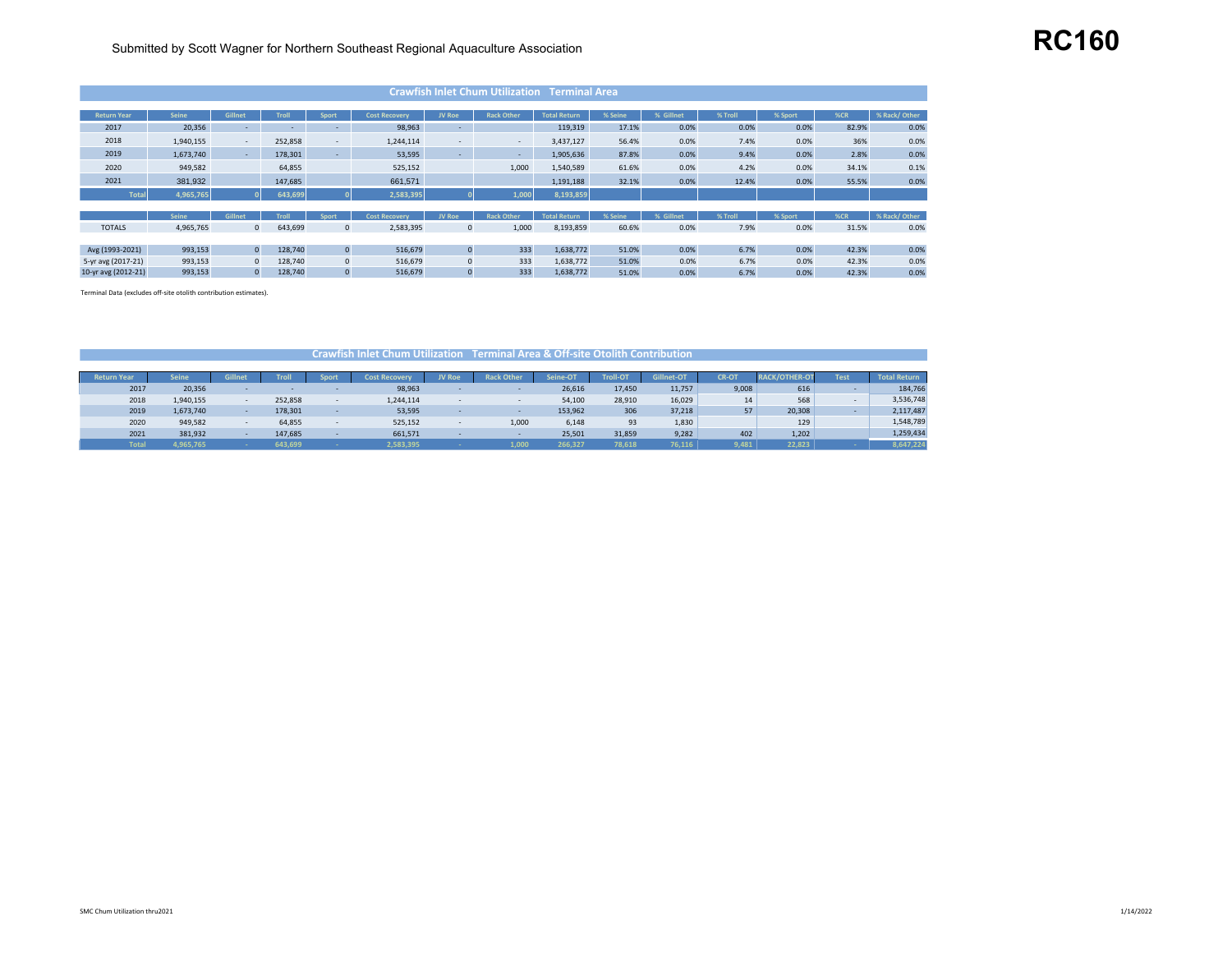| <b>Project</b>      | <b>Year Brood</b> | Release     | <b>Adults</b> | <b>MS</b> | <b>Status</b> |
|---------------------|-------------------|-------------|---------------|-----------|---------------|
| Crawfish Inlet Chum | 2014              | 13,370,294  | 727,171       | 5.44%     |               |
| Crawfish Inlet Chum | 2015              | 27,794,243  | 4,614,496     | 16.60%    |               |
| Crawfish Inlet Chum | 2016              | 23,042,232  | 1,171,707     | 5.09%     |               |
| Crawfish Inlet Chum | 2017              | 27,319,517  | 1,912,697     | 7.00%     |               |
| Crawfish Inlet Chum | 2018              | 15,205,614  | 221,152       | 1.45%     |               |
| <b>Total</b>        |                   | 106,731,900 | 8,647,223     |           |               |

Status: F= Final; I= Incomplete adult returns